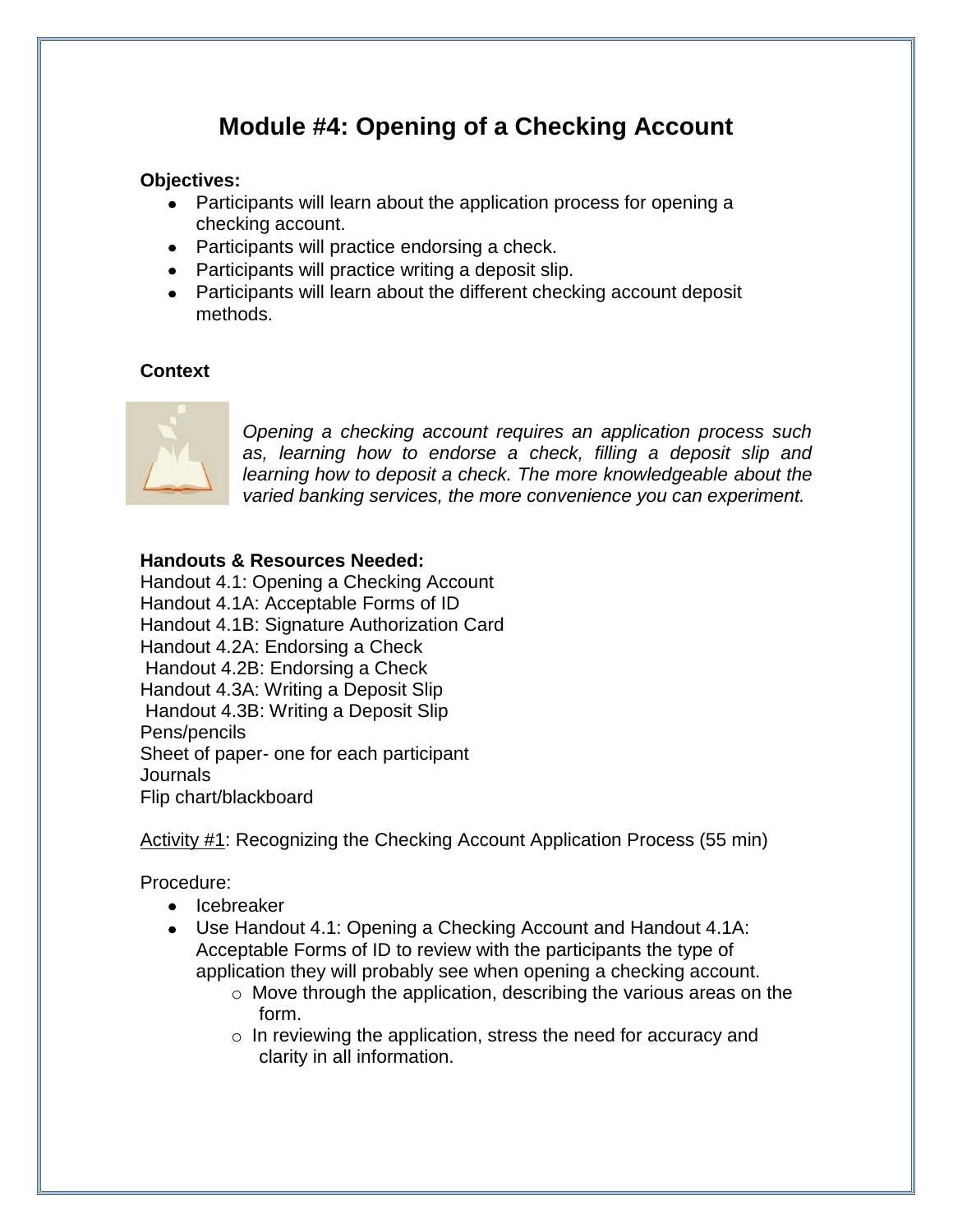- $\circ$  Emphasize that applicants must provide a physical address when their mailing address is a post office box or similar postal receipt area.
- o A major topic to emphasize is proper identification. Although acceptable identification may vary slightly among financial institutions, it always includes as least two types of current government-issued identification.
- $\circ$  Such regular identification might include a driver's license, military ID, passport, green card, etc. In some states, a Mexican consulate card is an acceptable form of identification to open a bank account.
- o Be prepared. Call ahead to find out exactly what you will need to open an account and what hours the bank is open.
- Use Handout 4.1B: Signature Authorization Card to review and describe the areas on the card. Explain the purpose of the signature authorization card and how the bank uses it to help safeguard customers' money. Guide participants to acknowledge the important factors while opening a checking account:
	- $\circ$  Signature authorization card
	- oThe contract and what it means
	- $\circ$  Initial deposit
- Encourage all participants to consider opening a checking account if they do not have one.
- Encourage them to go to their local bank, talk with a customer service representative, and get more information about checking accounts.
- Remind them that the bank staff is always willing to answer questions from local residents and potential customers.
- Debriefing

#### Activity #2: Practicing Endorsing a Check (55 min)

Procedure:

- Icebreaker
- Guide participants to practice endorsing a check.
- Review different endorsements on Handout 4.2A: Endorsing a Check.
	- o Blank endorsement
	- o Restrictive endorsement
	- o Special or full endorsement
- Make sure the participants understand the three types of endorsement AND the advantages of each.
- Prepare some scenarios and have participants use Handout 4.2B: Endorsing a Check to write endorsement(s). Allow sufficient time for participants to complete practice page.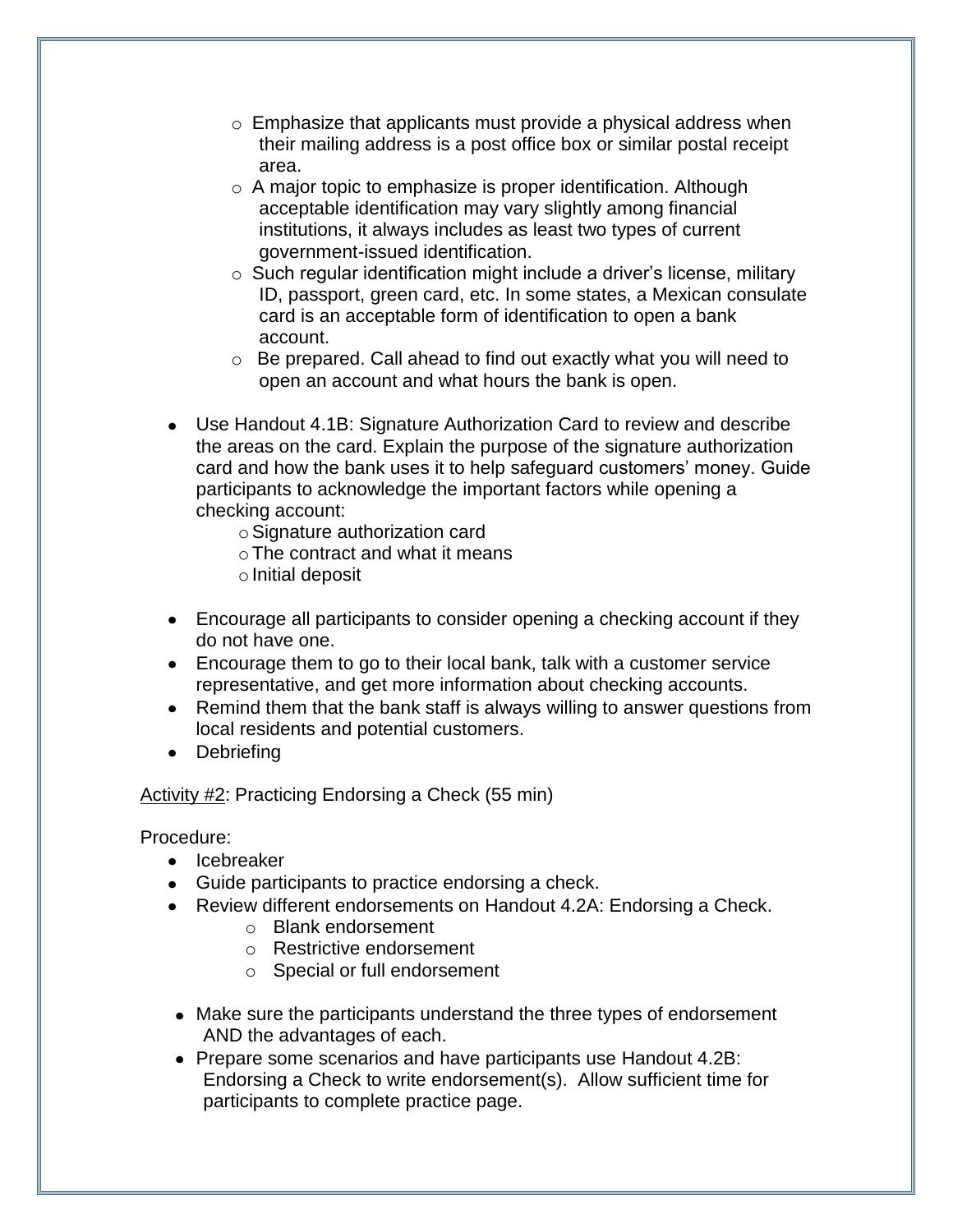- Ask participants to work in pairs to create scenarios to challenge each other to endorse a check.
- Call time. Have participants to share the scenarios they created.
- Debriefing

Activity #3: Writing a Deposit Slip (55 min)

Procedure:

- **•** Icebreaker
- Review each item on Handout 4.3A: Writing a Deposit Slip. Make sure the participants understand all the items.
- Prepare some scenarios and ask participants to use Handout 4.3B: Writing a Deposit Slip to practice writing a deposit slip. Allow sufficient time for participants to complete practice page.
- Ask participants to work in pairs to create scenarios to challenge each other to write a deposit slip.
- Call time. Have participants to share the scenarios they created and challenge the class.
- Debriefing

Activity #4: Depositing a Check (55 min)

Procedure:

- Icebreaker
- Ask those who have a checking account how they make their deposits. Responses may vary, but should include depositing the funds at the bank, through the mail, at an ATM, and direct deposit.
- Help participants to acknowledge different deposit methods by sharing and describing experiences with the following methods:
	- (a) Manual deposit
		- (I) At the bank
		- (ii) Through mail
		- (iii) At an ATM

(b) Direct deposit

- Guide participants to discuss the advantages and disadvantages for different deposit methods.
- Encourage participants to consider the option of direct deposit. Ask if anyone uses the option. If so, have them explain.
- Suggest that they contact their local banker to learn more about setting up direct deposits.
- Ask what might be the advantages of using direct deposit. Responses may vary but should include safety and convenience.

**Debriefing**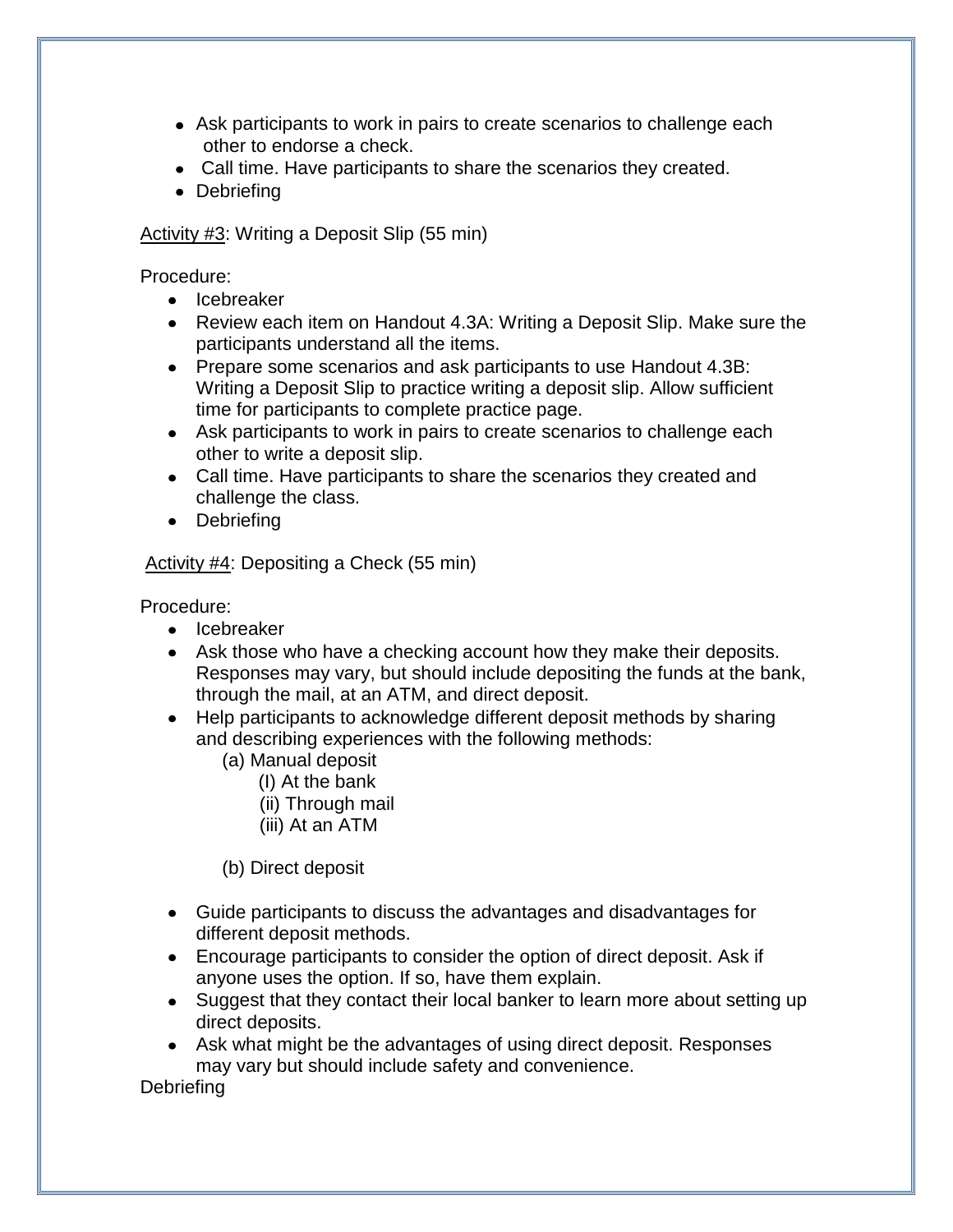Handout 4.1

## **OPENING A CHECKING ACCOUNT**

| YOUR BANK<br>123 MAIN STREET<br>ANYTOWN. USA                                             | <b>ACCOUNT TYPE</b><br><b>O INDIVIDUAL</b> |
|------------------------------------------------------------------------------------------|--------------------------------------------|
| <b>CHECKING ACCOUNT APPLICATION</b>                                                      | <b>TIMIOL L</b>                            |
| <b>PRIMARY OWNER</b>                                                                     | <b>LIBUSINESS</b>                          |
| NAME                                                                                     | □ PARTNERSHIP                              |
| ADDRESS                                                                                  |                                            |
|                                                                                          |                                            |
|                                                                                          |                                            |
| DATE OF BIRTH ____/ ____/ ____ SOCIAL SECURITY NO. ______- ____- _______                 |                                            |
| LENGTH OF TIME AT CURRENT ADDRESS ________________                                       |                                            |
|                                                                                          |                                            |
|                                                                                          |                                            |
|                                                                                          |                                            |
|                                                                                          |                                            |
|                                                                                          |                                            |
| PLEASE COMPLETE THE FOLLOWING ONLY IF APPLYING FOR A CHECK CARD OR OVERDRAFT PROTECTION. |                                            |
|                                                                                          |                                            |
|                                                                                          |                                            |
| ADDRESS                                                                                  |                                            |
|                                                                                          |                                            |
| DATE OF BIRTH ____/ ____/ ____ SOCIAL SECURITY NO. ______-_-_-_-_-_____                  |                                            |
| LENGTH OF TIME AT CURRENT ADDRESS ________________                                       |                                            |
|                                                                                          |                                            |
|                                                                                          |                                            |
|                                                                                          |                                            |
| DRIVER'S LICENSE OR PHOTO ID NUMBER                                                      |                                            |
|                                                                                          |                                            |
| PLEASE COMPLETE THE FOLLOWING ONLY IF APPLYING FOR A CHECK CARD OR OVERDRAFT PROTECTION. |                                            |
|                                                                                          |                                            |
|                                                                                          |                                            |
| I VERIFY THAT THE ABOVE INFORMATION IS TRUE UNDER PENALTY OF PERJURY.                    |                                            |
| SIGNATURE (PRIMARY)<br>DATE                                                              |                                            |
| DATE<br>SIGNATURE (JOINT OWNER)                                                          |                                            |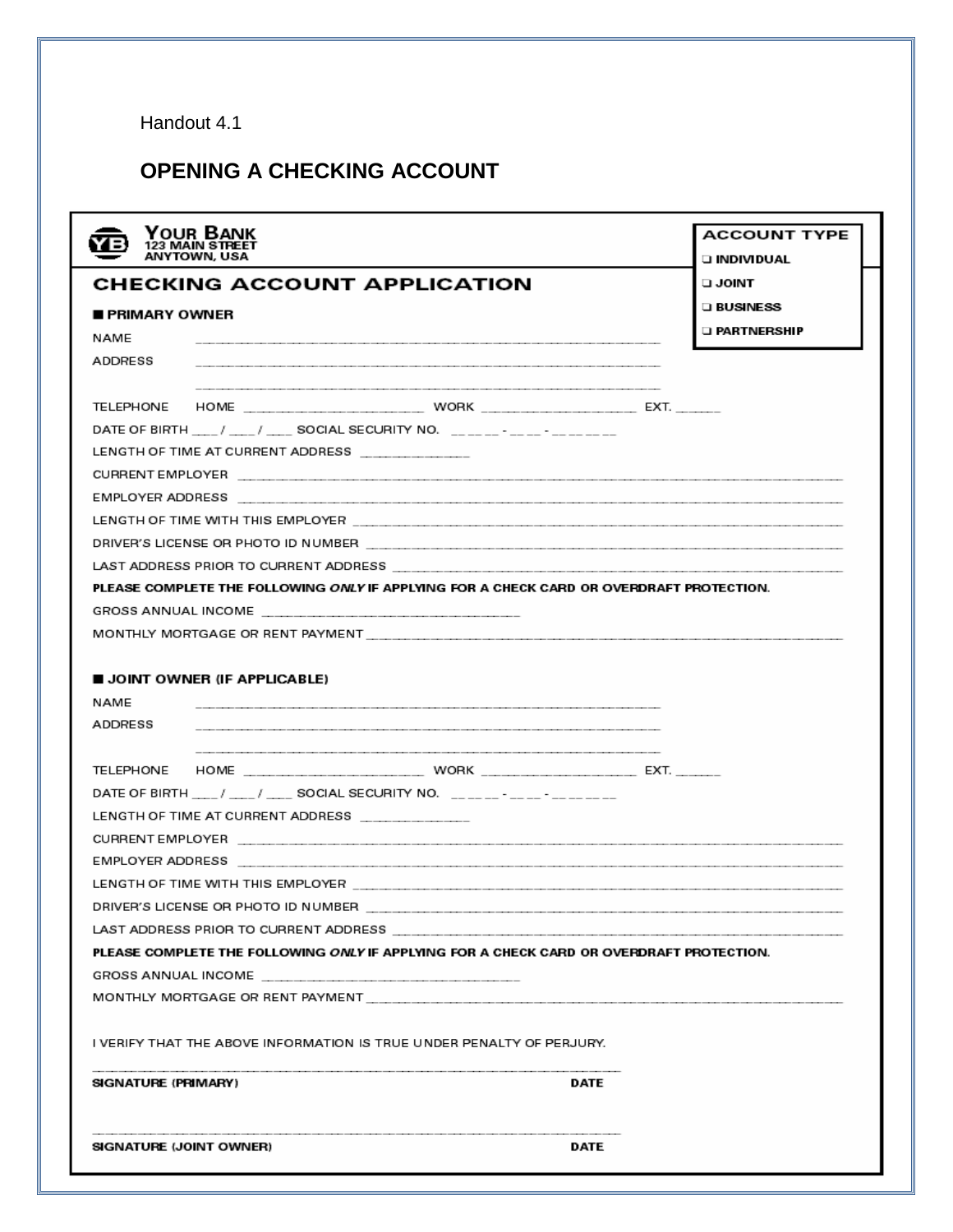Handout 4.1A

## **ACCEPTABLE FORMS OF ID**

| Primary ID*                                                                 | Secondary ID*                                                                |
|-----------------------------------------------------------------------------|------------------------------------------------------------------------------|
| Photo Driver's License issued within the U.S. or<br>Canada                  | Foreign Driver's License                                                     |
| State Non-Driver's Photo ID                                                 | <b>State/Local Gun Permit</b>                                                |
| <b>Photo Learner's Permit</b>                                               | Utility Bill (Name and address of<br>individual account should be<br>listed) |
| Government Photo ID                                                         | <b>Current Bank Statement</b>                                                |
| U.S. Passport                                                               | <b>National Credit Card</b>                                                  |
| Non-U.S. Passport                                                           | <b>Bank-issued Debit or Check</b>                                            |
| <b>Resident Registration Card</b>                                           | Card                                                                         |
| Mexican Consular ID (Matricula Consular)<br>٠                               | Pay Stub                                                                     |
| <b>Naturalization Certificate</b>                                           | Car Registration                                                             |
| Employee Photo ID (from a recognizable<br>employer)                         | Mortgage Statement                                                           |
| Photo Trade License (barber, plumber, electrician,<br>$\bullet$<br>$etc.$ ) | Letter of Introduction from Bank,<br>Embassy or Well-known<br>Employer       |
| Student Photo ID (college/trade school)                                     | <b>Welfare Card</b>                                                          |
| Medicare Card (must be 65 or older)                                         | Supplemental Health Insurance<br>Card                                        |

*\* Financial institutions' ID requirements may differ; check with the institution first before applying for an account.*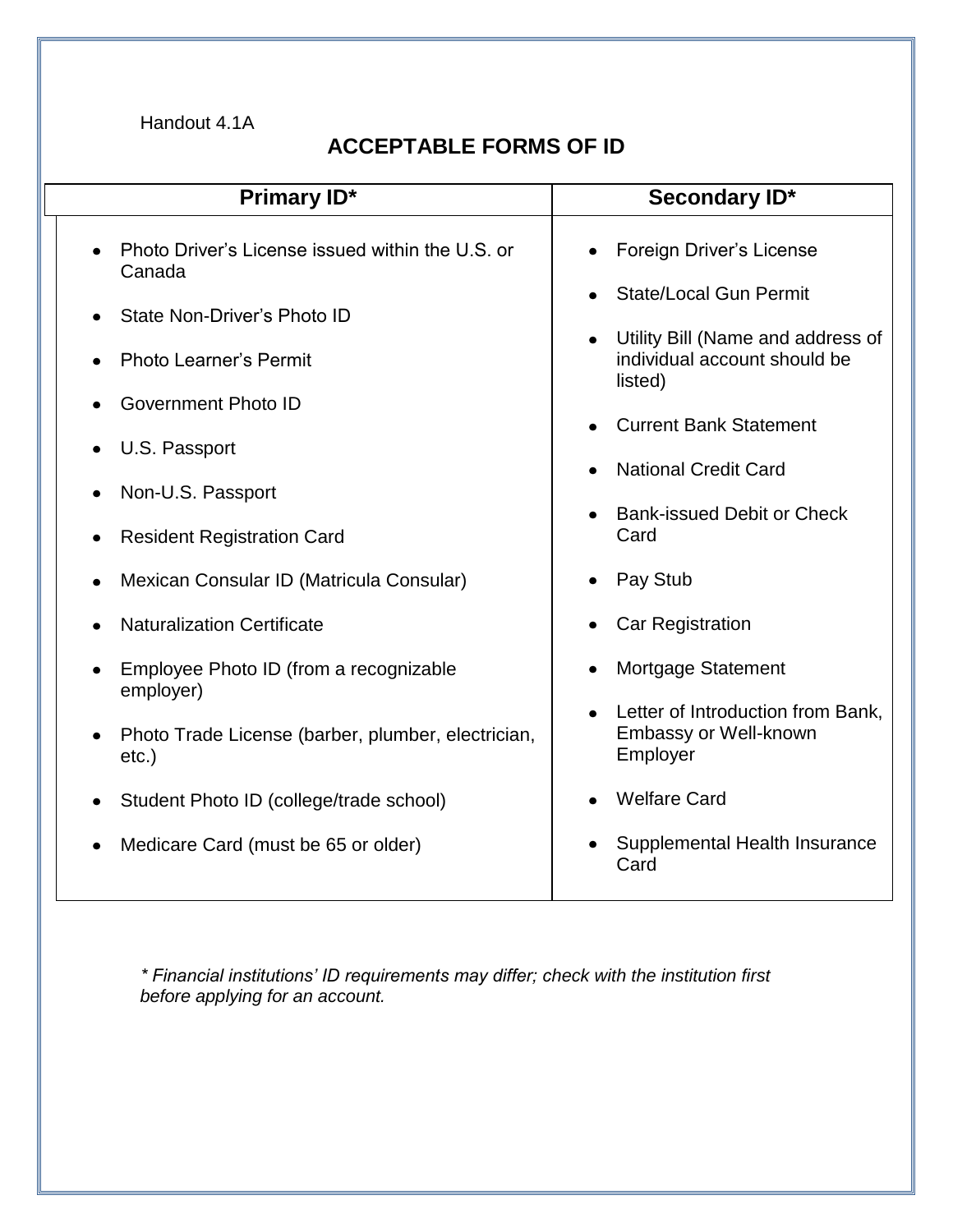Handout 4.1B

## **SIGNATURE AUTHORIZATION CARD**

| Your Bank<br>123 MAIN STREET<br>ANYTOWN, USA                                                                                                                                                                                                                                                   | <b>ACCOUNT TYPE</b><br><b>DINDIVIDUAL</b> |  |  |
|------------------------------------------------------------------------------------------------------------------------------------------------------------------------------------------------------------------------------------------------------------------------------------------------|-------------------------------------------|--|--|
| <b>SIGNATURE AUTHORIZATION CARD</b>                                                                                                                                                                                                                                                            | <b>TAIOL L</b>                            |  |  |
| <b>ACCOUNT#</b>                                                                                                                                                                                                                                                                                | $\square$ Business                        |  |  |
| <b>DATE</b>                                                                                                                                                                                                                                                                                    | <b>D</b> PARTNERSHIP                      |  |  |
| <b>NAME</b>                                                                                                                                                                                                                                                                                    |                                           |  |  |
| <b>ADDRESS</b>                                                                                                                                                                                                                                                                                 |                                           |  |  |
|                                                                                                                                                                                                                                                                                                |                                           |  |  |
| <b>PHONE</b>                                                                                                                                                                                                                                                                                   |                                           |  |  |
| SOCIAL SECURITY NO. $\frac{1}{2}$ $\frac{1}{2}$ $\frac{1}{2}$ $\frac{1}{2}$ $\frac{1}{2}$ $\frac{1}{2}$ $\frac{1}{2}$ $\frac{1}{2}$                                                                                                                                                            |                                           |  |  |
| YOU ARE HEREBY AUTHORIZED TO RECOGNIZE ANY OF THE SIGNATURES SUBSCRIBED<br>ON THIS CARD FOR THE PAYMENT OF FUNDS OR TRANSACTION OF BUSINESS FOR THIS<br>ACCOUNT. ALL TRANSACTIONS BETWEEN THE BANK AND THE DEPOSITOR SHALL BE<br>GOVERNED BY THE CONTRACT PRINTED ON THE REVERSE OF THIS CARD. |                                           |  |  |
| <b>AUTHORIZED SIGNATURE</b><br><b>AUTHORIZED SIGNATURE</b>                                                                                                                                                                                                                                     |                                           |  |  |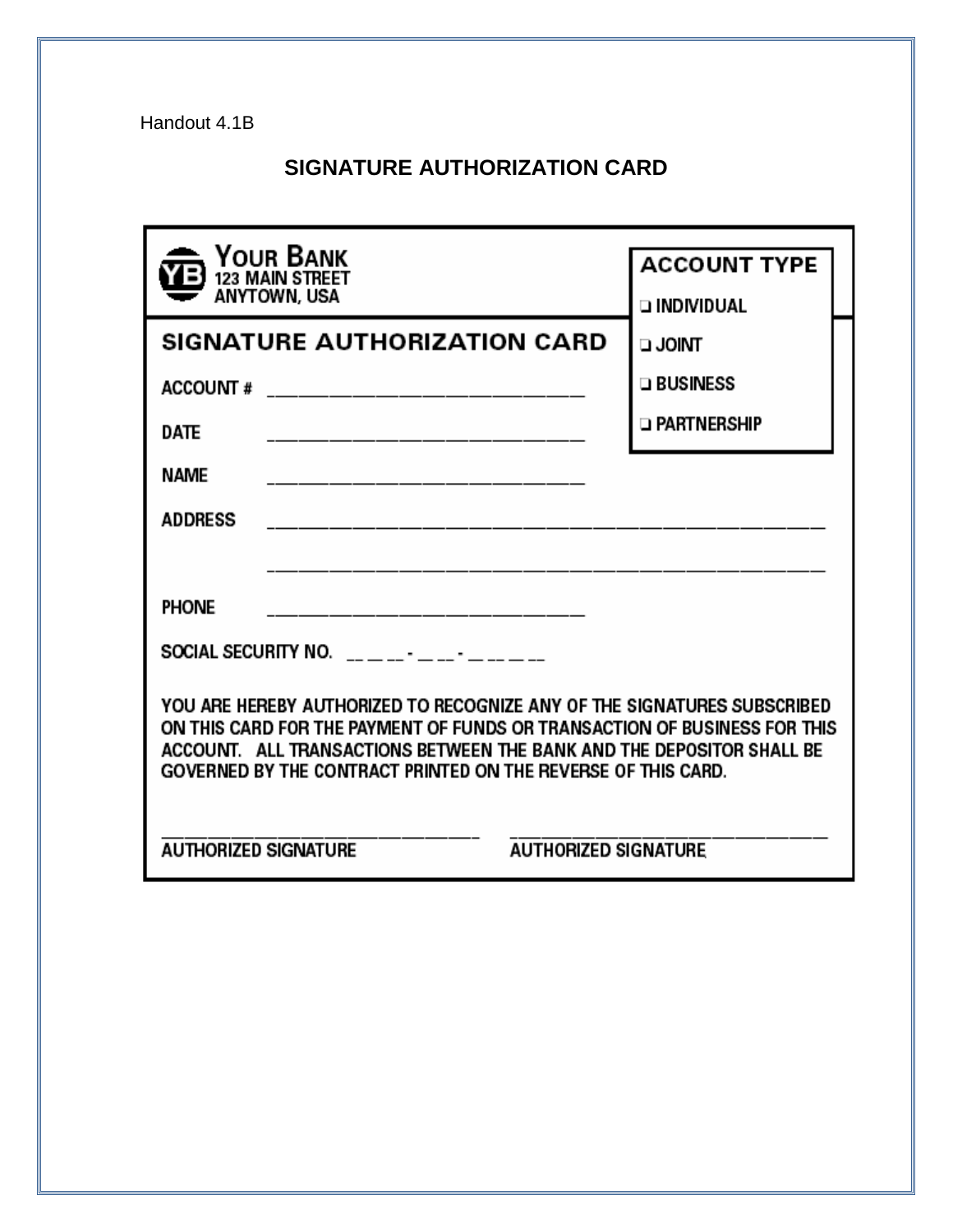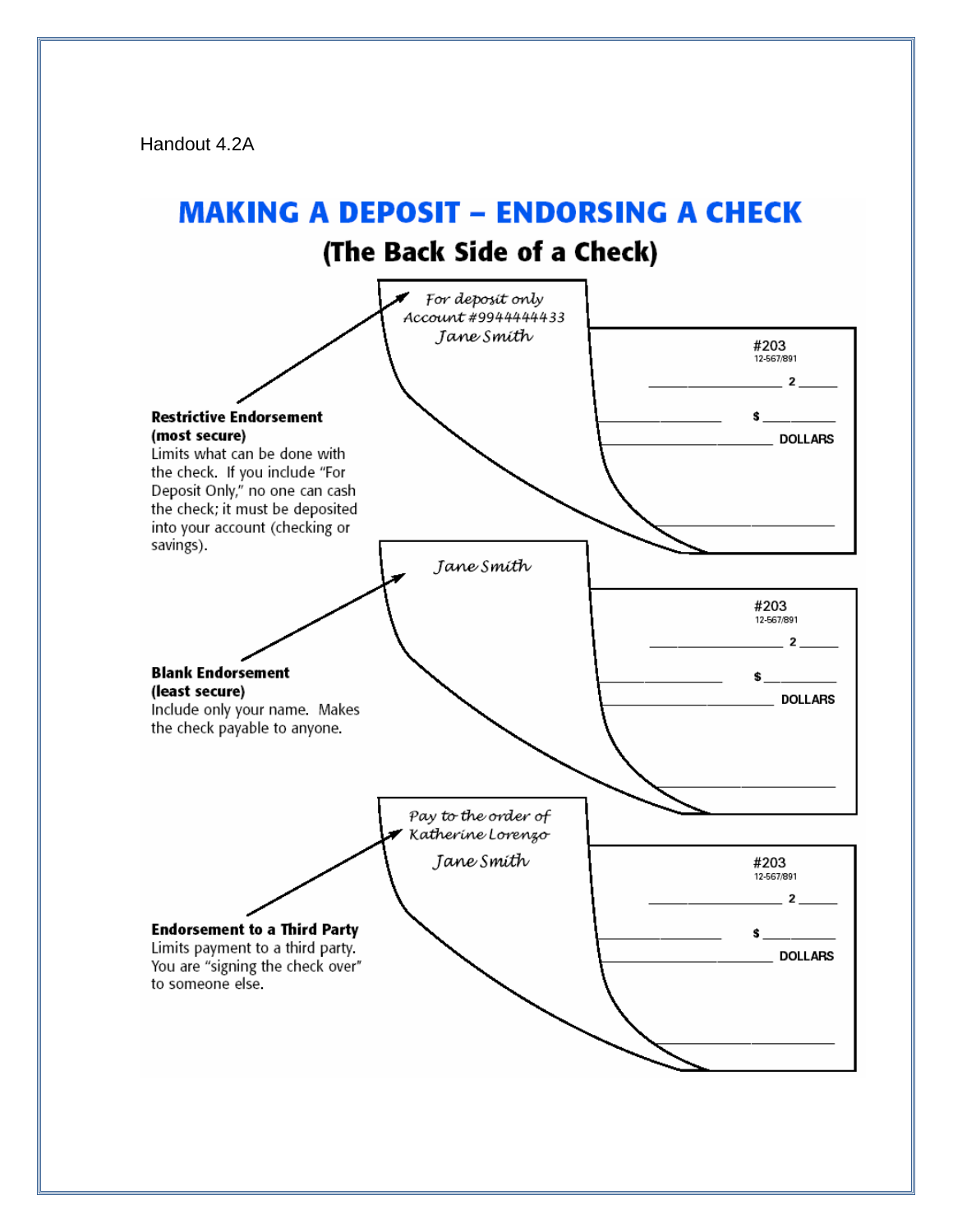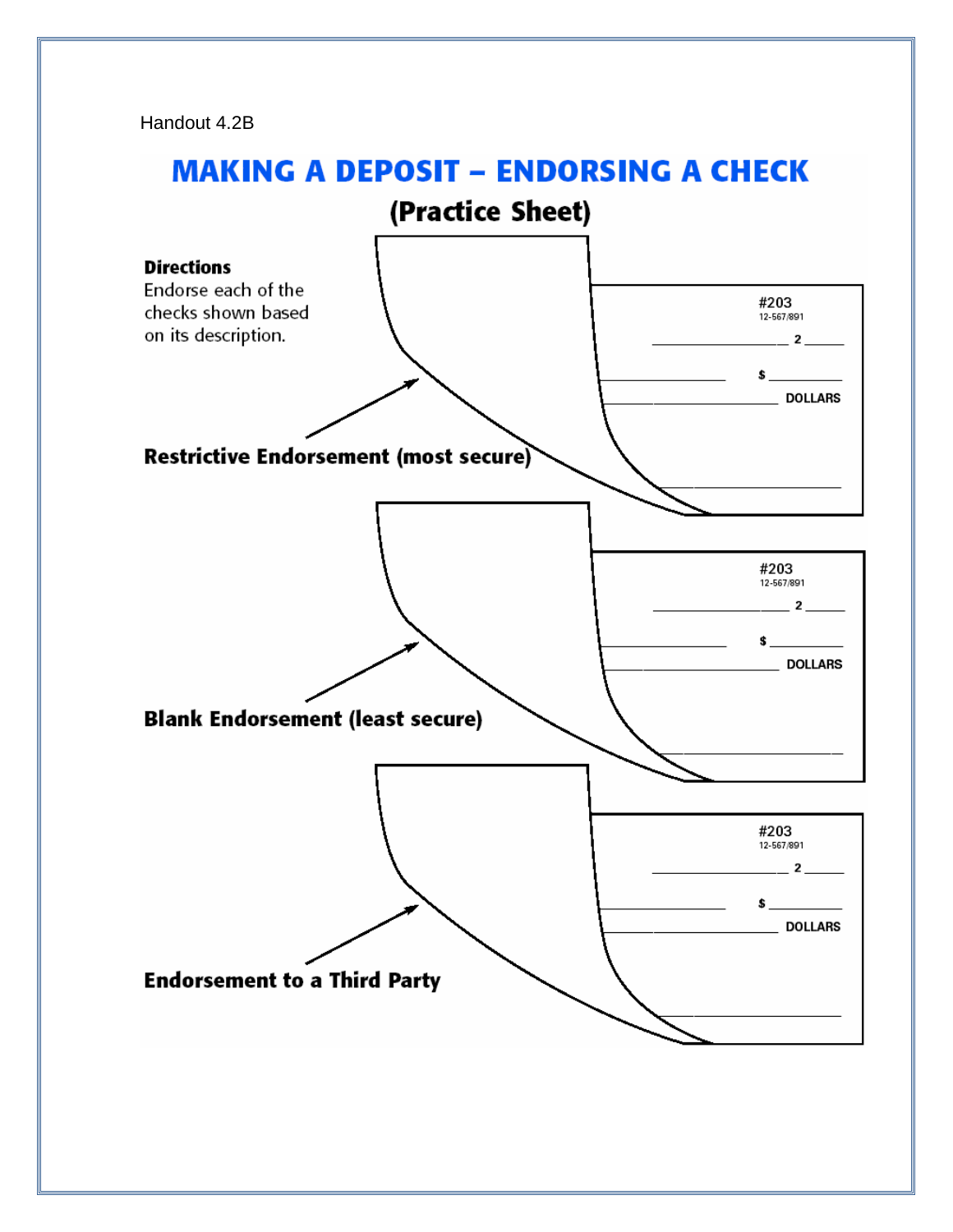# **MAKING A DEPOSIT -COMPLETING A DEPOSIT SLIP**

|         | YOUR BANK<br>123 MAIN STREET<br>YB,<br><b>ANYTOWN, USA</b> | CASH Currency<br>Coins              | (b)<br>(c) |
|---------|------------------------------------------------------------|-------------------------------------|------------|
| $(a)$ . | <b>DATE</b>                                                | List checks<br>singly               | (d)        |
|         | <b>ACCOUNT#</b>                                            |                                     | (e)        |
| (i)     | <b>NAME</b><br><b>SIGNATURE</b>                            | Total from<br>other side            | (f)        |
|         | (SIGN ONLY IF CASH IS RECEIVED FROM DEPOSIT)               | <b>TOTAL</b>                        | (g)        |
|         |                                                            | <b>LESS CASH</b><br><b>RECEIVED</b> | (h)        |
|         |                                                            | <b>NET DEPOSIT</b>                  | (j)        |

| AREA | <b>DESCRIPTION</b>                                                                                                                                                                            |
|------|-----------------------------------------------------------------------------------------------------------------------------------------------------------------------------------------------|
| (a)  | Date of deposit.                                                                                                                                                                              |
| (b)  | Amount of paper money being deposited.                                                                                                                                                        |
| (c)  | Amount of coins being deposited.                                                                                                                                                              |
| (d)  | Transit number of check being deposited; the hyphenated number<br>in the upper right-hand corner of a check that is above or to the<br>left of a second number, separated by a line or slash. |
| (e)  | Amount of check for deposit.                                                                                                                                                                  |
| (f)  | Total from other side of the slip.                                                                                                                                                            |
| (g)  | Total amount of deposit.                                                                                                                                                                      |
| (h)  | Any amount of the deposit that you want returned to you in cash.                                                                                                                              |
| (i)  | Sign if you receive cash from the deposit.                                                                                                                                                    |
| (j)  | Total amount of deposit (less cash).                                                                                                                                                          |